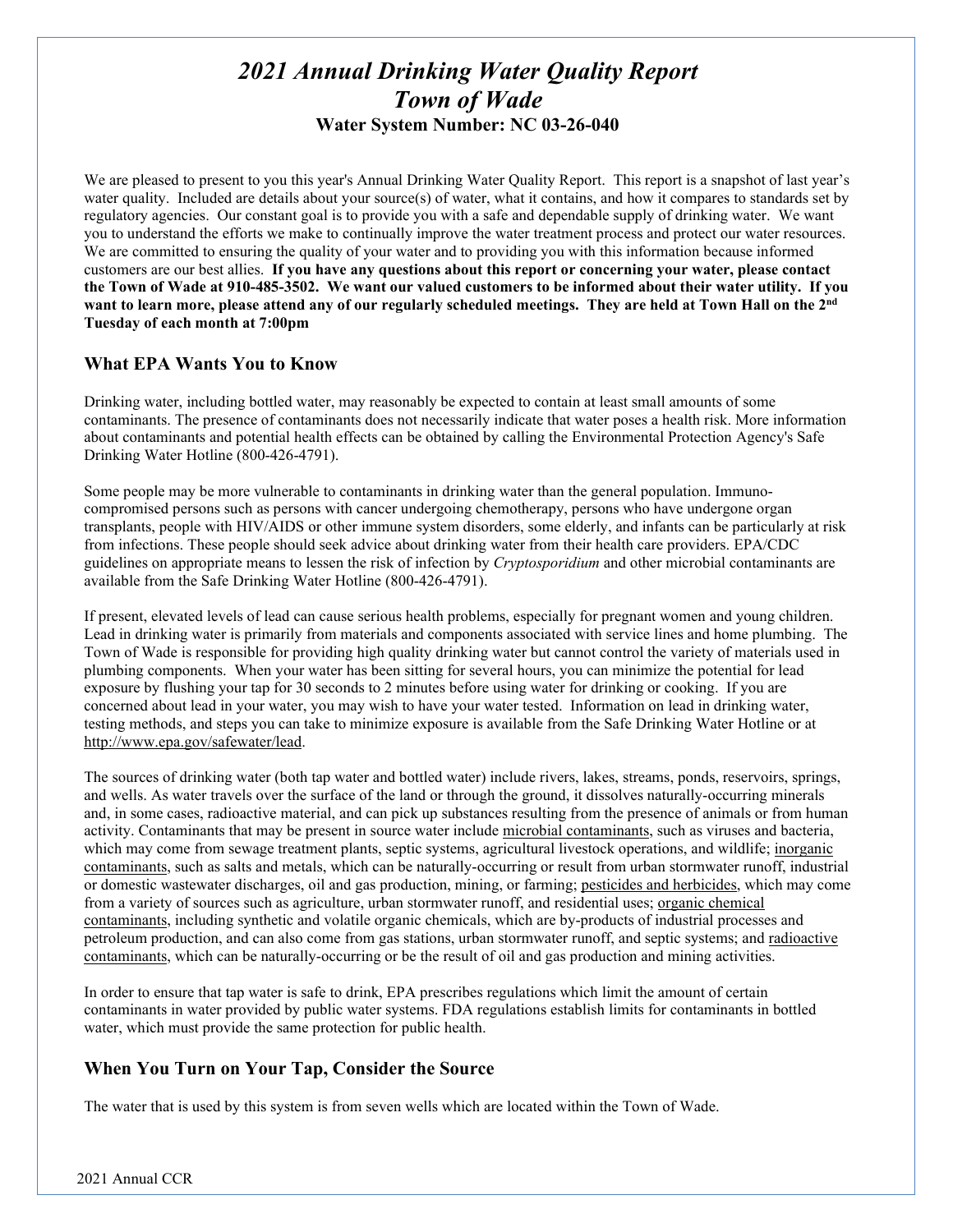# **Source Water Assessment Program (SWAP) Results**

The North Carolina Department of Environment and Natural Resources (DENR), Public Water Supply (PWS) Section, Source Water Assessment Program (SWAP) conducted assessments for all drinking water sources across North Carolina. The purpose of the assessments was to determine the susceptibility of each drinking water source (well or surface water intake) to Potential Contaminant Sources (PCSs). The results of the assessment are available in SWAP Assessment Reports that include maps, background information and a relative susceptibility rating of Higher, Moderate or Lower.

The relative susceptibility rating of each source for the Town of Wade was determined by combining the contaminant rating (number and location of PCSs within the assessment area) and the inherent vulnerability rating (i.e., characteristics or existing conditions of the well or watershed and its delineated assessment area). The assessment findings are summarized in the table below:

| <b>Source Name</b> | <b>Susceptibility Rating</b> | <b>SWAP Report Date</b> |
|--------------------|------------------------------|-------------------------|
| Well #2A           | Moderate                     | September 2020          |
| Well $#3$          | Moderate                     | September 2020          |
| Well #4            | Moderate                     | September 2020          |
| Well $#5$          | Moderate                     | September 2020          |
| Well $#6$          | Moderate                     | September 2020          |
| Well #7            | Moderate                     | September 2020          |
| Well #8            | Moderate                     | September 2020          |

#### **Susceptibility of Sources to Potential Contaminant Sources (PCSs)**

The complete SWAP Assessment report for the Town of Wade may be viewed on the Web at:

[https://www.ncwater.org/SWAP\\_Reports/NC0326040\\_SWAP\\_Report-20200909.pdf.](https://www.ncwater.org/SWAP_Reports/NC0326040_SWAP_Report-20200909.pdf) Note that because SWAP results and reports are periodically updated by the PWS Section, the results available on this web site may differ from the results that were available at the time this CCR was prepared. If you are unable to access your SWAP report on the web, you may mail a written request for a printed copy to: Source Water Assessment Program – Report Request, 1634 Mail Service Center, Raleigh, NC 27699-1634, or email requests to swap@ncdenr.gov. Please indicate your system name, number, and provide your name, mailing address and phone number. If you have any questions about the SWAP report, please contact the Source Water Assessment staff by phone at 919-707-9098.

It is important to understand that a susceptibility rating of "higher" does not imply poor water quality, only the system's potential to become contaminated by PCSs in the assessment area.

# **Violations that Your Water System Received for the Report Year**

We are pleased to report that there were no violations during the 2021 compliance period.

# **Water Quality Data Tables of Detected Contaminants**

We routinely monitor for over 150 contaminants in your drinking water according to Federal and State laws. The tables below list all the drinking water contaminants that we detected in the last round of sampling for each particular contaminant group. The presence of contaminants does not necessarily indicate that water poses a health risk. **Unless otherwise noted, the data presented in this table is from testing done January 1 through December 31, 2021.** The EPA and the State allow us to monitor for certain contaminants less than once per year because the concentrations of these contaminants are not expected to vary significantly from year to year. Some of the data, though representative of the water quality, is more than one year old.

Unregulated contaminants are those for which EPA has not established drinking water standards. The purpose of unregulated contaminant monitoring is to assist EPA in determining the occurrence of unregulated contaminants in drinking water and whether future regulations are warranted.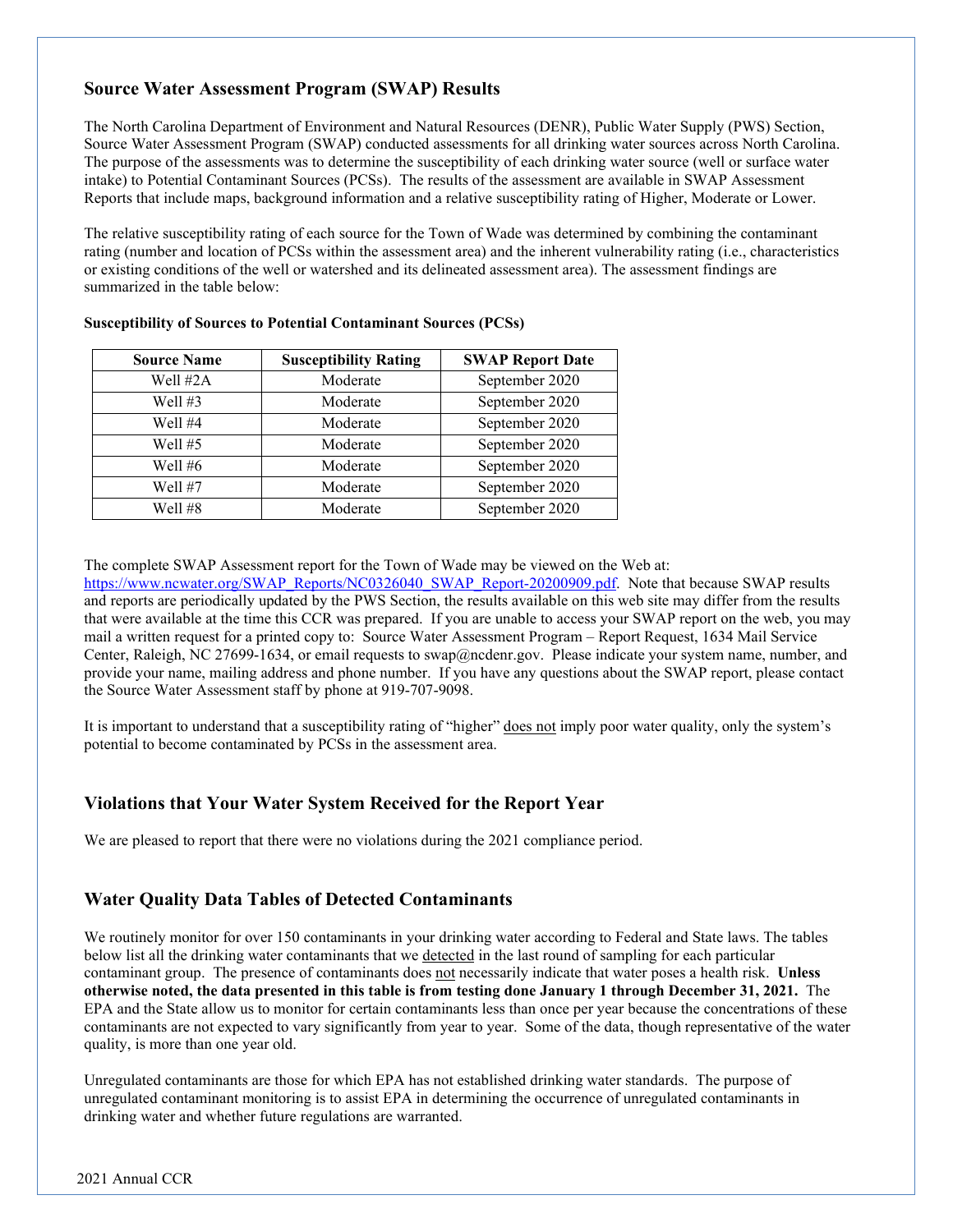### **Important Drinking Water Definitions:**

*Not-Applicable (N/A)* – Information not applicable/not required for that particular water system or for that particular rule.

*Non-Detects (ND)* - Laboratory analysis indicates that the contaminant is not present at the level of detection set for the particular methodology used.

*Parts per million (ppm) or Milligrams per liter (mg/L)* - One part per million corresponds to one minute in two years or a single penny in \$10,000.

*Parts per billion (ppb) or Micrograms per liter (ug/L)* - One part per billion corresponds to one minute in 2,000 years, or a single penny in \$10,000,000.

*Parts per trillion (ppt) or Nanograms per liter (nanograms/L)* - One part per trillion corresponds to one minute in 2,000,000 years, or a single penny in \$10,000,000,000.

*Parts per quadrillion (ppq) or Picograms per liter (picograms/L)* - One part per quadrillion corresponds to one minute in 2,000,000,000 years or one penny in \$10,000,000,000,000.

*Picocuries per liter (pCi/L)* - Picocuries per liter is a measure of the radioactivity in water.

*Million Fibers per Liter (MFL)* - Million fibers per liter is a measure of the presence of asbestos fibers that are longer than 10 micrometers.

*Nephelometric Turbidity Unit (NTU)* - Nephelometric turbidity unit is a measure of the clarity of water. Turbidity in excess of 5 NTU is just noticeable to the average person.

*Action Level (AL) -* The concentration of a contaminant which, if exceeded, triggers treatment or other requirements which a water system must follow.

*Treatment Technique (TT)* **-** A required process intended to reduce the level of a contaminant in drinking water.

*Maximum Residual Disinfection Level (MRDL)* – The highest level of a disinfectant allowed in drinking water. There is convincing evidence that addition of a disinfectant is necessary for control of microbial contaminants.

*Maximum Residual Disinfection Level Goal (MRDLG)* – The level of a drinking water disinfectant below which there is no known or expected risk to health. MRDLGs do not reflect the benefits of the use of disinfectants to control microbial contaminants.

*Locational Running Annual Average (LRAA)* – The average of sample analytical results for samples taken at a particular monitoring location during the previous four calendar quarters under the Stage 2 Disinfectants and Disinfection Byproducts Rule.

*Maximum Contaminant Level (MCL)* - The highest level of a contaminant that is allowed in drinking water. MCLs are set as close to the MCLGs as feasible using the best available treatment technology.

*Maximum Contaminant Level Goal (MCLG)* - The level of a contaminant in drinking water below which there is no known or expected risk to health. MCLGs allow for a margin of safety.

# **Tables of Detected Contaminants**

#### **Nitrate/Nitrite Contaminants**

| Contaminant (units)                       | Sample<br>Date | MCL<br>Violation<br>Y/N | Your<br>Water | Range<br>High<br>Low | <b>MCLG</b> | <b>MCL</b> | Likely Source of Contamination                                                                    |
|-------------------------------------------|----------------|-------------------------|---------------|----------------------|-------------|------------|---------------------------------------------------------------------------------------------------|
| Well 2A Nitrate (as<br>Nitrogen) (ppm)    | 2021           | N                       | 4.10          | N/A                  | 10          | 10         | Runoff from fertilizer use; leaching from<br>septic tanks, sewage; erosion of natural<br>deposits |
| Well 3.4.5 Nitrate (as<br>Nitrogen) (ppm) | 2021           | N                       | 2.49          | N/A                  | 10          | 10         | Runoff from fertilizer use; leaching from<br>septic tanks, sewage; erosion of natural<br>deposits |
| Well 7 Nitrate (as<br>Nitrogen) (ppm)     | 202            | N                       | 1.52          | N/A                  | 10          | 10         | Runoff from fertilizer use; leaching from<br>septic tanks, sewage; erosion of natural<br>deposits |
| 021 Annual CCR                            |                |                         |               |                      |             |            |                                                                                                   |

2021 Annual CCR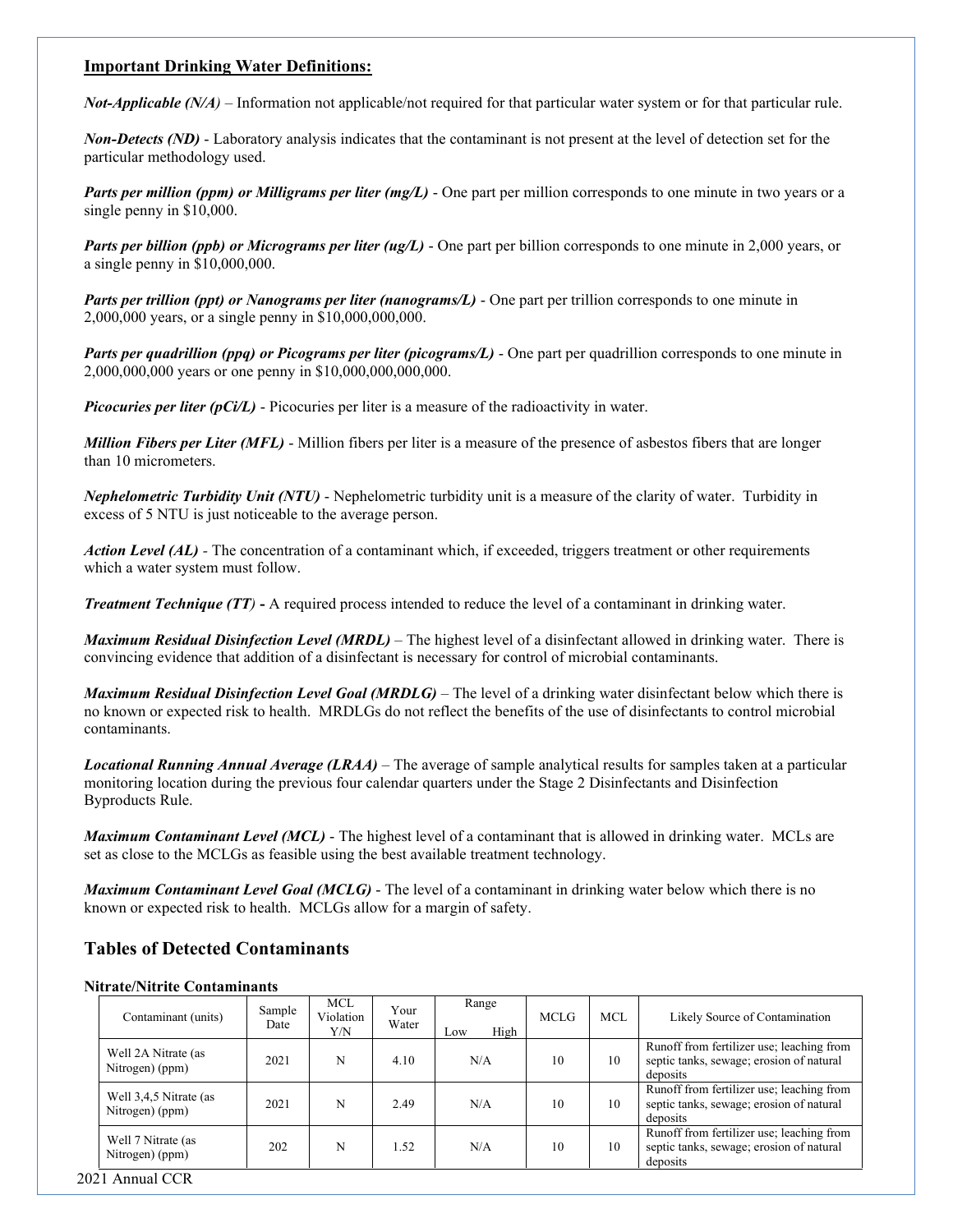### **Lead and Copper Contaminants**

| Contaminant (units)                           | Sample<br>Date | Your<br>Water | Number of<br>sites found<br>above the AL | <b>MCLG</b> | AL       | Likely Source of Contamination                                          |
|-----------------------------------------------|----------------|---------------|------------------------------------------|-------------|----------|-------------------------------------------------------------------------|
| Copper (ppm)<br>(90 <sup>th</sup> percentile) | 2019           | 0.29          |                                          | 1.3         | $AL=1.3$ | Corrosion of household plumbing<br>systems; erosion of natural deposits |
| Lead $(ppb)$<br>(90 <sup>th</sup> percentile) | 2019           | 0.006         |                                          |             | $AL=15$  | Corrosion of household plumbing<br>systems; erosion of natural deposits |

### **Radiological Contaminants**

| Contaminant (units)                     | Sample Date | <b>MCL</b><br>Violation<br>Y/N | Your<br>Water | Range<br>High<br>Low | <b>MCLG</b>  | <b>MCL</b> | Likely Source of Contamination |
|-----------------------------------------|-------------|--------------------------------|---------------|----------------------|--------------|------------|--------------------------------|
| Well 2A Alpha<br>Emitters $(pCi/L)$     | 09-28-2016  | N                              | 1.3           | N/A                  | $\theta$     | 15         | Erosion of natural deposits    |
| Well 2A Combined<br>radium $(pCi/L)$    | 09-28-2016  | N                              | 1.2           | N/A                  | $\mathbf{0}$ | 5          | Erosion of natural deposits    |
| Well 3,4,5 Alpha<br>Emitters $(pCi/L)$  | 09-28-2016  | N                              | 2.9           | N/A                  | $\theta$     | 15         | Erosion of natural deposits    |
| Well 3,4,5 Combined<br>radium $(pCi/L)$ | 09-28-2016  | N                              | 1.2           | N/A                  | $\theta$     |            | Erosion of natural deposits    |
| Well 7 Alpha<br>Emitters $(pCi/L)$      | 09-28-2016  | N                              | 5.4           | N/A                  | $\theta$     | 15         | Erosion of natural deposits    |

### **Disinfectant Residuals**:

- Monitoring for chlorine
- System size: 835 people
- Samples: 1 time per month
- Chlorine MRDL: 4 ppm
- MRDL in CCR units: 4 ppm

2021 Results:

| Samples (ppm)               | Jan. | Feb. | Mar. | Apr. | <b>May</b> | Jun. | Jul. | Aug. | <b>Sept</b> | Oct.              | Nov. | Dec. |
|-----------------------------|------|------|------|------|------------|------|------|------|-------------|-------------------|------|------|
| Sample 1                    | 0.54 | 1.09 | 0.83 | 0.69 | 1.98       | 1.49 | 0.56 | 0.88 | 0.67        | 0.90 <sub>1</sub> | 0.55 | 0.52 |
| <b>Monthly</b><br>Average   | 0.54 | 1.09 | 0.83 | 0.69 | 1.98       | 1.49 | 0.56 | 0.88 | 0.67        | 0.90 <sub>1</sub> | 0.55 | 0.52 |
| Quarterly<br>1.08<br>$RAA*$ |      |      | 1.16 |      | 0.98       |      |      | 0.89 |             |                   |      |      |

\*Reported RAA for quarters 1-3 are based on results from previous quarters not reported on this table.

### **Disinfectant Residuals Summary**

|                | Year<br>Sampled | MRDL<br>Violation<br>Y/N | Your<br>Water<br>(highest RAA) | Range<br>High<br>Low | <b>MRDLG</b> | <b>MRDL</b> | Likely Source of Contamination             |
|----------------|-----------------|--------------------------|--------------------------------|----------------------|--------------|-------------|--------------------------------------------|
| Chlorine (ppm) | 2021            | N                        | 1.16                           | $0.52 - 1.98$        |              | 4.0         | Water additive used to<br>control microbes |